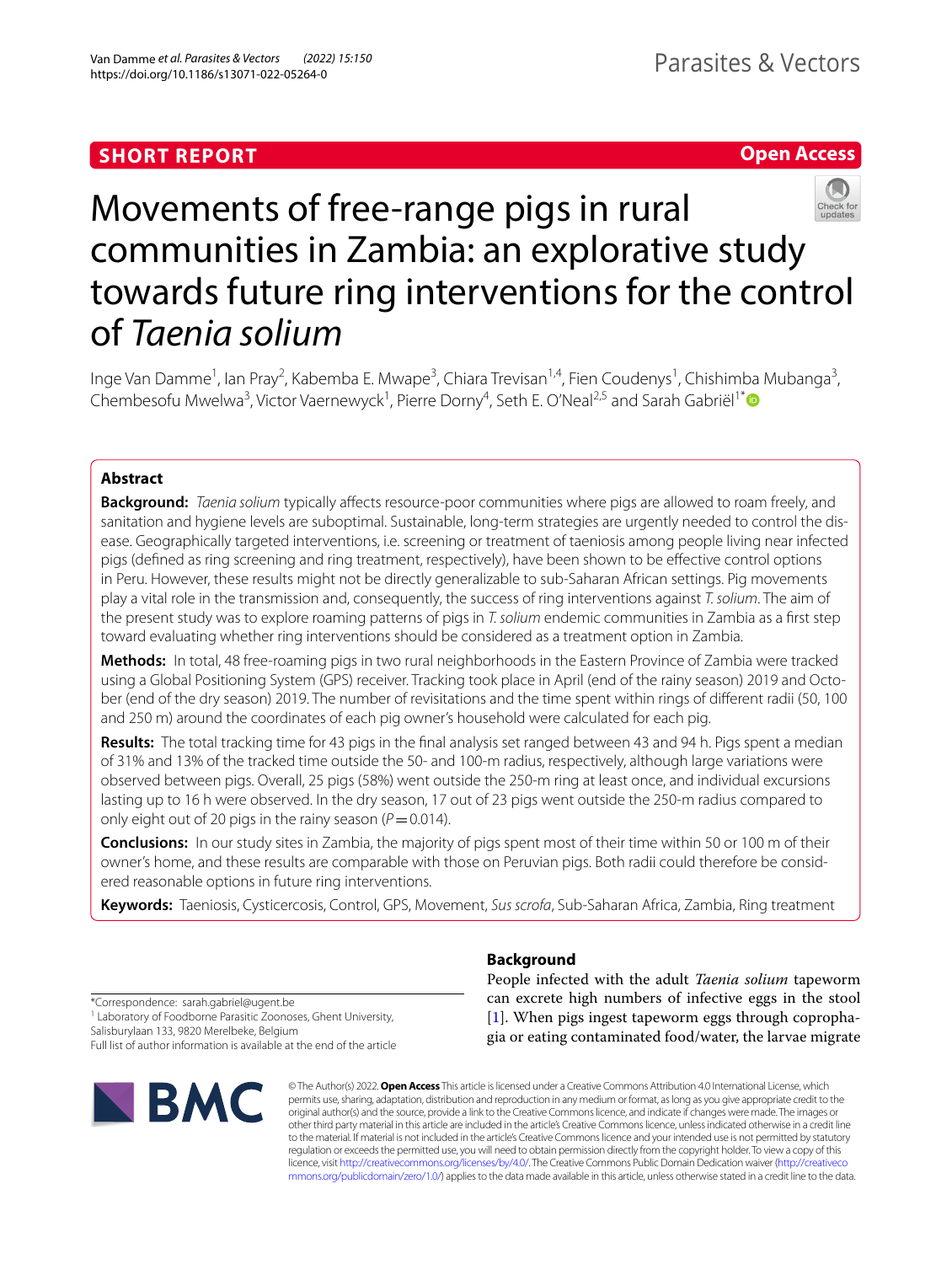to tissues and organs where they mature into cysticerci (porcine cysticercosis). People who consume cysticerci in undercooked pork close the cycle by developing taeniosis. The main public health burden of *T. solium* results from humans possibly becoming accidental intermediate hosts after ingesting eggs. When the larvae migrate to the central nervous system, the infective person may cause neurocysticercosis, which is an important cause of acquired epilepsy in regions where *T. solium* is endemic [[2\]](#page-6-1). Endemic regions are typically resource-poor communities where pigs are allowed to roam freely and sanitation and hygiene levels are suboptimal, conditions that occur in many rural areas of sub-Saharan Africa, Asia and Latin America.

Many intervention strategies targeting humans and/ or pigs have been described to interrupt the transmission of *T. solium* [[3\]](#page-6-2). Although recent studies carried out in endemic areas of Peru and Zambia showed that it is possible to eliminate active transmission by humans [\[4](#page-7-0), [5\]](#page-7-1), achieving this endpoint required multiple rounds of mass drug administration (MDA) at 4- or 6-monthly intervals combined with mass treatment/vaccination of pigs and public health education. Because the substantial resources required to achieve or maintain elimination may not be available in most endemic regions, eforts should be made to fnd efective and sustainable interventions to control the disease. Geographically targeted interventions among people living near visibly infected pigs and applying taeniosis treatment (defned as ring treatment) or taeniosis treatment after screening (ring screening) have been shown to be effective management/ control options in Peru [[6\]](#page-7-2), where strong clustering of porcine cysticercosis around foci of human taeniosis has been demonstrated [[7\]](#page-7-3). However, pig roaming behaviors may be diferent in other endemic regions of the world due to diferences in housing density, geography, climate, agricultural practices, pig breeds and/or open defecation practices, and may consequently require diferently sized rings.

Selecting an ideal radius for ring interventions is a balancing act. While larger rings are more likely to capture the source case of taeniosis, they also lose efficiency with increasing size of the targeted population and as the intervention approaches the scale of MDA. Smaller radius rings, on the other hand, may risk not capturing the source case of taeniosis. For the region in northern Peru, where the ring interventions were developed, 100-m rings were chosen as a convenient size for easy feld implementation, and these were found to be efective in reducing the seroincidence in pigs when compared to mass applied interventions [\[6](#page-7-2)]. If large diferences in the roaming patterns of pigs are present in Zambia compared to Peru, particularly in terms of time spent and frequency of visits outside of feasible ring radii, other control options might be more practical and efective. Knowledge of pig roaming behavior could also be used to tailor ring interventions to this area. Therefore, the aim of the present study was to explore the roaming patterns of pigs in *T. solium* endemic communities in Zambia as a frst step toward evaluating whether ring interventions should be considered in Zambia.

# **Methods**

## **Study area and population**

The study was conducted in the Sinda and Katete Districts of the Eastern Province of Zambia (Additional fle [1:](#page-6-3) Fig. S1), where *T. solium* is endemic [[8\]](#page-7-4). Two rural neighborhoods, both of which were participating in a larger *T. solium* control trial [[4\]](#page-7-0), were selected for this study because of the presence of free-roaming pigs, open defecation practiced by the village inhabitants, village accessibility throughout the year and community willingness to participate. Pigs were selected in neighborhood A (elimination study arm with six 4-monthly human MDA and pig treatment/vaccination, followed by 6-monthly ring treatments) and neighborhood B (control study arm with yearly pig treatment) during two study time points of the ongoing trial. Pigs were tracked in April 2019, which is at the end of the rainy season (subsequently referred as the 'rainy season,' characterized by abundant foliage) and October 2019, which is at the end of the dry season (subsequently referred to as the 'dry season,' characterized by very little green foliage). At each time point, we approached all pig-owning households and requested consenting farmers to provide a pig from their household and include it in the study. Pigs that were aged  $\geq$ 2 months, healthy and not in late gestation and which were allowed to roam freely (i.e. not routinely corralled or tethered) were eligible for inclusion. To obtain a representative sample, we aimed to include one eligible pig per pig-owning household. Pigs were selected based on convenience (presence around the household at the time of recruitment and ability to catch the pig) and size (according to the available sizes of harnesses).

#### **Pig tracking**

Each pig received an ear tag with a unique identifer code and was ftted an adjustable nylon harness with an "iGotU" portable Global Positioning System (GPS) receiver (MobileAction Technology, New Taipei City, Taiwan) enclosed in a waterproof case (HPRC 1100; Plaber, Vicenza, Italy)  $[9]$  $[9]$  (Additional file [1:](#page-6-3) Fig. S2). The time the GPS device was turned on was recorded, along with the household code and the age and sex of the pig. Signal transmission took place once every minute, and pigs were continuously tracked for up to 4 days. Pigs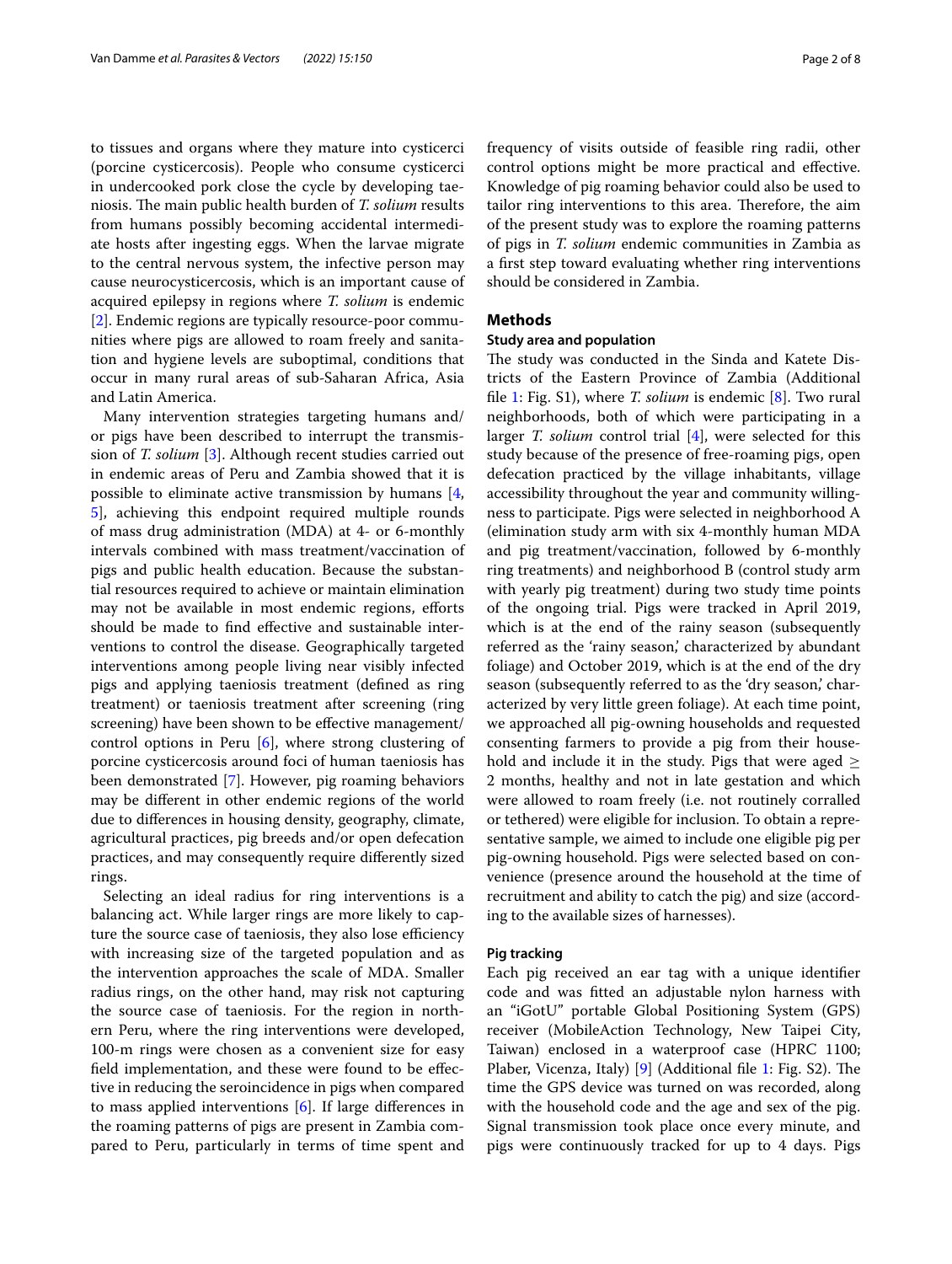were monitored daily and any interventions (e.g. harness adjustments) were recorded. On the agreed-upon fnal day, the starting time of the pursuit and the time the GPS device was turned off were recorded. GPS data on each pig were downloaded using @Trip and exported to CSV fles.

# **Data analysis**

All pre-processing steps, visualizations and analyses of data were done using R version 4.1.2 [[10](#page-7-6)]. Diferent preprocessing steps were conducted, with the aim to reach a balance between removing inaccurate data and overzealous rejection of valid animal movements  $[11]$  $[11]$ . The data from each pig were assessed by plotting observations and tracks on maps using the R package ggmap [\[12](#page-7-8)], and evident location errors (e.g. points outside the study area) were removed. Points with an unrealistic movement speed were identifed using the R package *atlastools* [\[13](#page-7-9)], excluding points with an incoming or outgoing speed > 3 m/s [[14\]](#page-7-10). Since data shortly after release and before capture may not properly represent the pig's movement, the frst 60 min and last 30 min were excluded. Additional temporal flters were used whenever an intervention was done (e.g. harness adjustments) by removing data for the time periods 30 min before and 30 after the intervention.

## *Calculation of revisitation metrics*

The coordinates were projected from latitude–longitude to Universal Transverse Mercator (UTM) zone 36 south using spTransform from the *rgdal* package [\[15](#page-7-11)]. Revisitation metrics were calculated using the *recurse* package  $[16]$  $[16]$  $[16]$ . The residence time was determined for every visit outside rings of diferent radii (50, 100, 150, 200 and 250 m) around the coordinates of the pig-owning household (referred to hereafter as '50-m ring' up to '250-m ring'). Household coordinates were determined at the front door of the pig owner's main building, collected during a baseline survey in 2015 [[4\]](#page-7-0) using a handheld GPS receiver (eTrex LegendH Cx; Garmin Ltd., Olathe, KS, USA). The proportion of time spent outside the ring was calculated by dividing the total time outside the ring by the total tracking time. The furthest straight-line distance from the household coordinate was also calculated.

# *Exploring the association of outcomes with predictor variables*

The proportion of time spent outside the rings was analyzed for the 50- and 100-m rings using beta regressions [[17\]](#page-7-13). Since a considerable number of pigs did not go outside the 250-m ring, going outside the 250-m ring (yes/ no) was analyzed as a binary variable, using a logistic regression. The furthest distance traveled was analyzed using a generalized linear model with gamma distribution and identity link. The neighborhood, tracking season, pig sex and pig age (categorized as  $\leq 6$  months or >6 months) were included as predictor variables in the full model, excluding at each step the predictor with the highest *P*-value until only signifcant variables remained. Neighborhood and season (including their interaction) were always included in the models to correct for the study design. For all models, marginal efects (predicted values) for the outcome variable were estimated using the function ggefect [\[18\]](#page-7-14). Given the exploratory (hypothesisgenerating) nature of this study and the relatively low sample size, a signifcance level of 10% was used for all tests.

# **Results**

# **Pig characteristics**

In total, 48 pigs, all of local breed, were enrolled in the study (12 per neighborhood per season). The results for fve pigs were excluded due to confnement during the entire tracking time (*n*=3; rainy season in neighborhood A) or due to loss of the GPS device  $(n=2; 1$  in the dry season in neighborhood A, and 1 in the rainy season in neighborhood B). The data of 20 pigs tracked in the rainy season and 23 pigs tracked in the dry season were used in the fnal analyses (Table [1](#page-3-0); Additional fle [2](#page-6-4)). Most pigs were female (35/43, 81%), and age varied between 3 and 71 months (median age: 10 months). The pigs included in the fnal analysis set originated from 19 diferent households in the rainy season and 22 diferent households in the dry season. Two pigs originated from the same household in the rainy season, and two pigs were from the same household during dry season. From nine households, one pig was included in both seasons (4 in neighborhood A, 5 in neighborhood B). The tracking time on the pigs included in the fnal analysis ranged from 44 to 95 h (Table [1](#page-3-0)).

# **Pig tracking results**

As an illustration, tracking results from four diferent pigs are visualized in Fig. [1](#page-4-0). A summary of the proportion of time spent outside the diferent rings is shown in Fig. [2.](#page-5-0) A detailed summary of these visualizations are provided in Additional fle [1](#page-6-3): Fig. S3.

None of the pigs stayed within the 50-m ring around their household throughout the entire tracking period. Overall, pigs spent a median of 31% of the tracked time outside the ring with 50-m radius, although large variations were observed between pigs (range between <1% and 93%; Fig. [2\)](#page-5-0). The longest visit outside the  $50-m$ ring varied between pigs, ranging from 13 min to 18 h (median: 5 h). No signifcant diferences were found in the length of time outside the 50-m ring between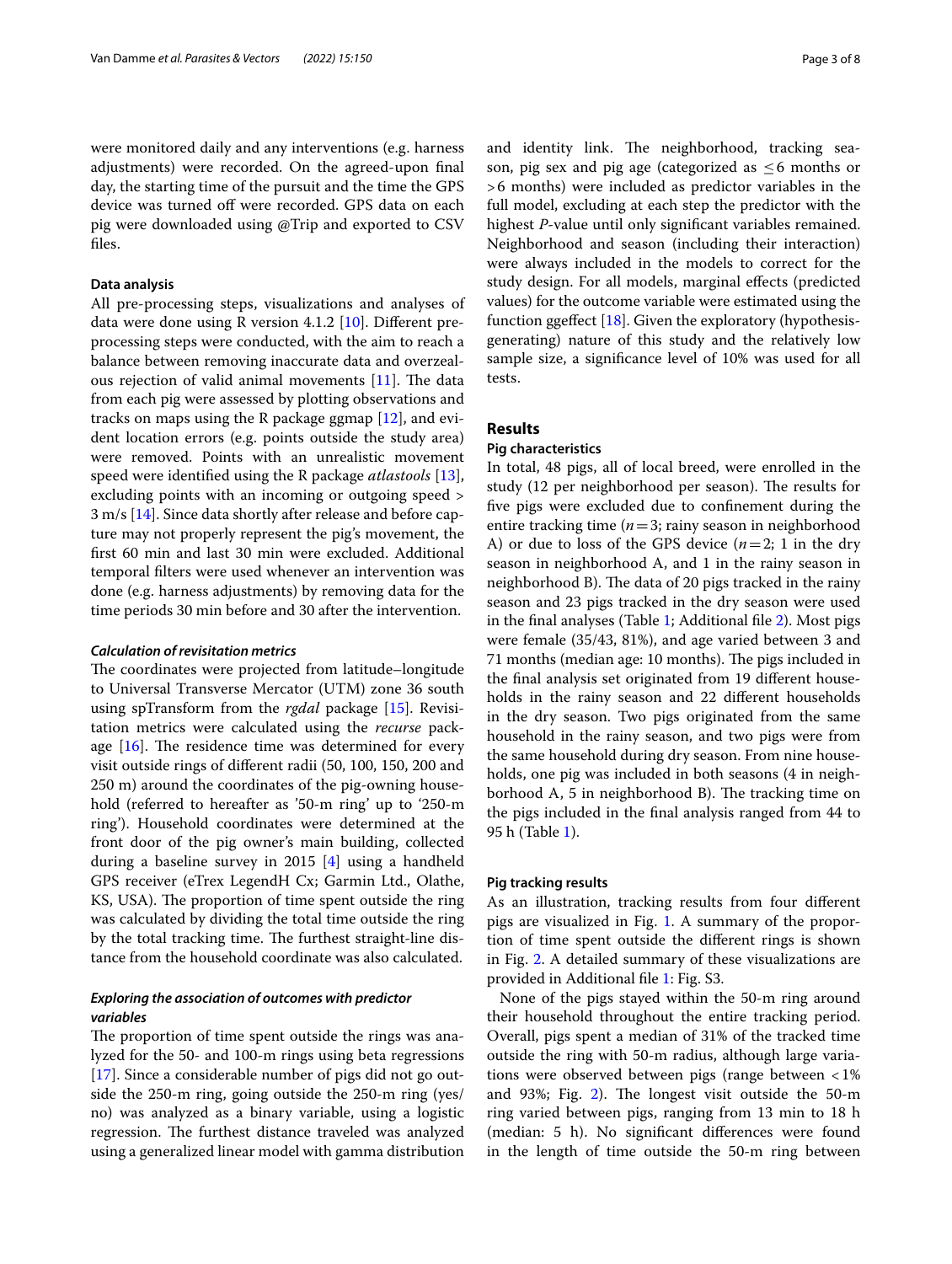| Characteristics and tracking information of<br>pigs        | Rainy season     |                  | Dry season                                                                                             |                  |
|------------------------------------------------------------|------------------|------------------|--------------------------------------------------------------------------------------------------------|------------------|
|                                                            |                  |                  | Neighborhood A ( $n=9$ ) Neighborhood B ( $n=11$ ) Neighborhood A ( $n=11$ ) Neighborhood B ( $n=12$ ) |                  |
| Sex, n                                                     |                  |                  |                                                                                                        |                  |
| Female                                                     | 6                | 10               | 10                                                                                                     | 9                |
| Male                                                       | 3                |                  |                                                                                                        | 3                |
| Age (months), n                                            |                  |                  |                                                                                                        |                  |
| $3 - 6$                                                    |                  | 2                | 4                                                                                                      | 5                |
| $7 - 11$                                                   | 6                | 3                | 3                                                                                                      |                  |
| $12 - 24$                                                  |                  | 3                | 4                                                                                                      | 3                |
| >24                                                        | $\Omega$         | 3                | $\Omega$                                                                                               | 3                |
| Tracking information                                       |                  |                  |                                                                                                        |                  |
| Median tracking time, h (minimum-<br>maximum) <sup>a</sup> | 74 (64-78)       | 70 (44-91)       | $72(65 - 77)$                                                                                          | $93(68-95)$      |
| Median number of observations <sup>a</sup>                 | 4339 (3890-4481) | 4046 (2631-5354) | 4366 (3446-4626)                                                                                       | 5424 (4062-5674) |
| Total number of observations used for<br>analysis          | 38,507           | 46,290           | 47,067                                                                                                 | 63,202           |

<span id="page-3-0"></span>**Table 1** Characteristics and tracking information of pigs included in the final analysis ( $n=43$ )

<sup>a</sup> Based on entries that were used in the final analysis set (after cleaning)

neighborhoods, seasons, sexes and ages (*P*>0.10; Additional fle [1](#page-6-3): Table S1).

Most pigs went outside the 100-m ring, with only two pigs (5%) staying within the 100-m radius around the household during the entire tracking period. Overall, the median time spent outside the 100-m radius was 13%, ranging from <1% to 92%. Six pigs spent more than half of their time outside their 100-m ring. Older pigs spent more time outside the 100-m ring compared to younger pigs  $(P=0.088)$ , with predicted marginal mean times of 25% (18–34%) and 15% (8–26%), respectively. No signifcant diferences were found between neighborhoods, seasons and pig sexes (*P*>0.10; Additional file [1:](#page-6-3) Table  $S2$ ). The median duration of a visit outside the 100-m ring varied between pigs, ranging from 1 to 247 min (median: 10 min), and the longest individual visit lasted for 1232 min  $(>20 h)$ . The visits outside the 100-m ring showed a bimodal distribution throughout the day, particularly in the dry season, with most visits occurring around 5 a.m. and 4 p.m. (Additional fle [1:](#page-6-3) Fig. S4).

Overall, 25 pigs (58%) went outside the 250-m ring at least once. Although half of these pigs spent only  $\leq 2\%$ of their time outside this ring, one pig spent 47% of its time outside this ring. The median duration of a visit outside the 250-m ring varied between pigs, ranging from 2 to 214 min (median: 9 min), and individual visits up to 966 min (16 h) were observed.

In the dry season, 17 out of 23 pigs went outside the 250-m ring compared to only eight out of 20 pigs in the rainy season. In neighborhood A, the probability of traveling outside the 250-m ring was 82% (95% confdence interval [CI]: 49–95%) in the dry season and 22% (95% CI: 6–58%) in the rainy season; in neighborhood B, the estimated probabilities were respectively 67% (95% CI: 38–87%) in the dry season and 55% (05% CI: 27–80%) in the rainy season (Additional fle [1](#page-6-3): Table S3).

On average, the maximum straight-line distance traveled away from the household during the tracking period was 280 m (median value; minimum: 100 m, maximum: 855 m). Two pigs traveled more than 800 m away from their respective owner's household. The maximum distance traveled was associated with the age of the pig, sea-son and neighborhood (Additional file [1](#page-6-3): Table S4). The predicted marginal maximum distance was 335 m (95% CI: 277–393 m) for older pigs, compared to 239 m (95% CI: 172–307 m) for younger pigs.

# **Discussion**

In this study, we tracked pigs with the aim to explore their movements within and outside rings of diferent radii around their owners' household, as a frst step towards developing ring treatment strategies for the control of *T. solium* in rural communities in Zambia. We found that the majority of pigs spent most of their time within a 50-m radius and a 100-m radius around their owner's home (median proportion of time: 69% and 87%, respectively). This is very similar to the results reported by Pray and colleagues [\[9](#page-7-5)], who found that pigs in Peru spent a median of 70% and 83% of their roaming time within a 50- and 100-m radius, respectively, of their homes. Since 100-m ring interventions were shown to be efficient in Peru [\[6](#page-7-2)], the similarity in residence time between our fndings and those in Peru [[9\]](#page-7-5) indicates that a 100-m ring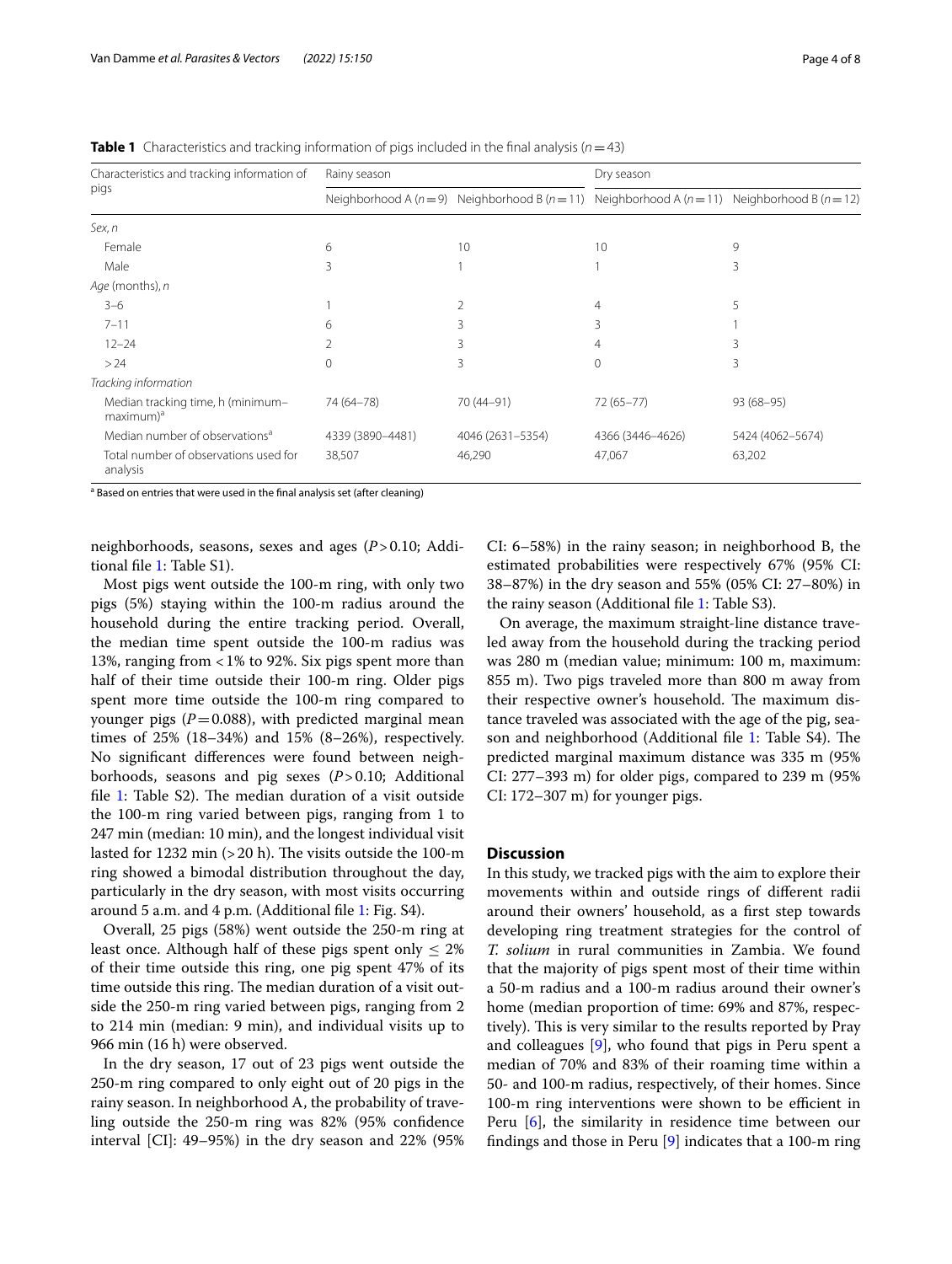

<span id="page-4-0"></span>intervention may also be efective in sub-Saharan rural settings.

The majority of pigs (95%) in our study roamed outside the 100-m ring around their homes at least once, and more than half of the pigs traveled > 250 m away from

their home, providing ample opportunity to become infected beyond the 100-m ring. If a pig were to become infected when outside the 100-m ring around their home, the source case of taeniosis would not be identifed or treated. Consequently, our results advocate for increasing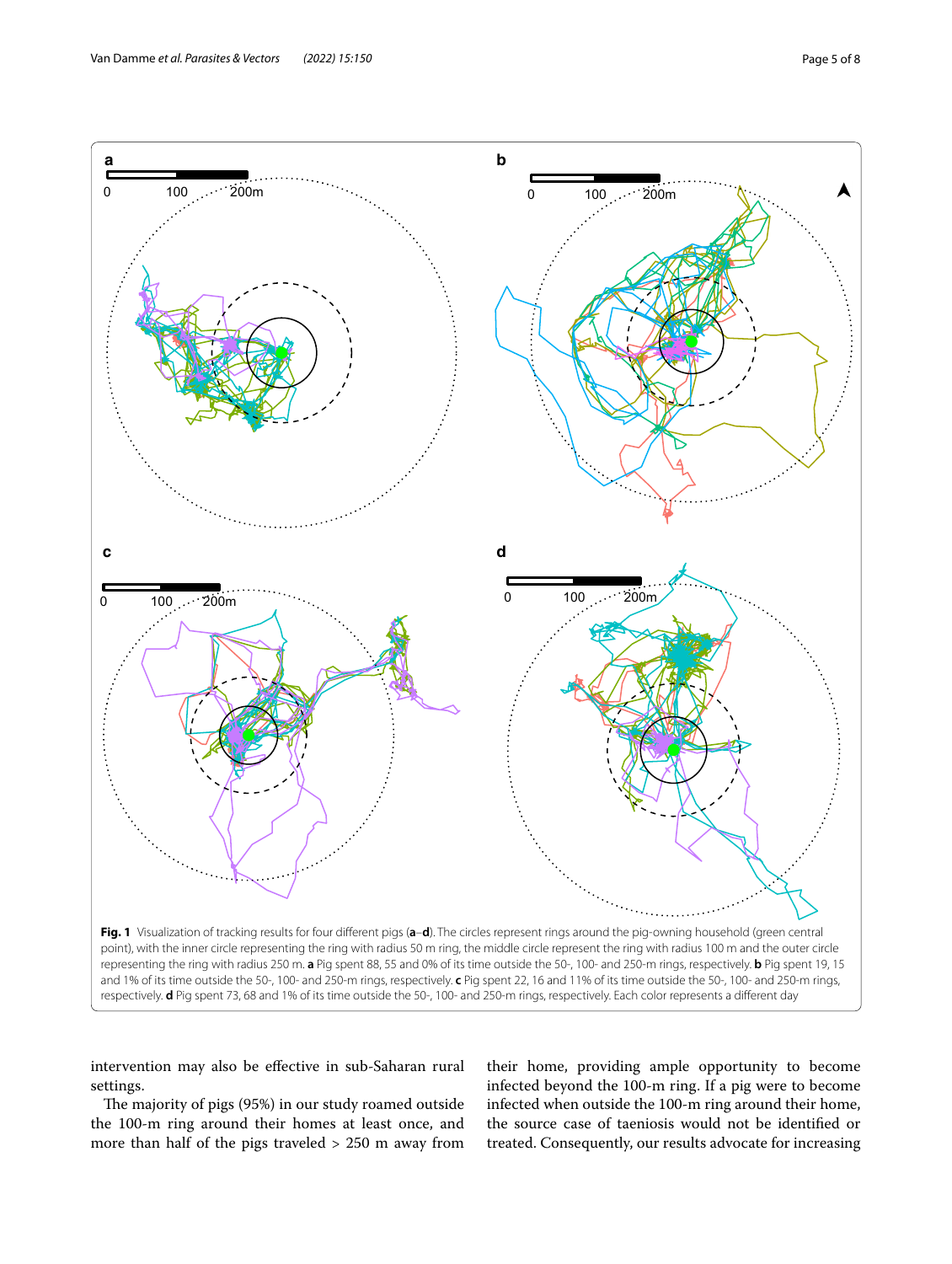

<span id="page-5-0"></span>the ring radius to reach the desired control effect. Nevertheless, this study was limited to observing pig roaming patterns, which may not be indicative of their exposure to *T. solium* eggs and, consequently, to the risk of infection. Many other factors could infuence infection risk of pigs and the potential efectiveness of ring interventions.

Factors that infuence pig movement can vary between regions and even between villages in the same region. We found that pigs were more likely to roam outside the 250-m ring in the dry season than in the rainy season. This difference could be related to the lower availability of food in the dry season driving the need to roam further from home. Similar patterns were observed in rural Kenya, where larger (non-signifcant) home ranges were observed in the dry season compared to the rainy season [[19\]](#page-7-15). In contrast, in Peru, almost all occurrences of extended roaming were observed in the rainy season, and home ranges of Peruvian pigs were 61% larger during the rainy season than in the dry season  $[14]$  $[14]$ . Our study was limited to two time points, which were at the end of each season (dry and rainy), so the observed tracks may not be representative of the entire dry/rainy season. We also found some indications that older pigs travel longer distances than younger pigs, and roamed more frequently

outside the 100-m ring. In Peru, pigs that roam long distances had more contact with areas of open defecation and thus represent an important subgroup in the context of interventions to control *T. solium* [[14](#page-7-10)]. Diferences in pig roaming behavior were also observed between villages in the same region in Peru [[14](#page-7-10)]. Likewise, in the present study, there were some indications that in the rainy season pigs in neighborhood A traveled less far than pigs in neighborhood B, possibly due to the closer proximity of the households within the community in neighborhood A. In the latter neighborhood, one round of ring strategy with a few 100-m rings would approximate an MDA. Therefore, defining the optimal ring size is a balance between the ring being sufficiently large to obtain the desired efectiveness, while also being the smallest possible to increase efficiency. Assuming that there is a relation between residence time and the risk of infection, the 50-m ring could potentially be a worthy alternative.

This was an exploratory study with a number of limitations. Although active foraging time may be a better proxy for the infection risk with *T. solium*, we did not exclude night or inactive time points from our analysis, as several pigs in our study roamed during the night, and GPS data are not reliable to assess nighttime activity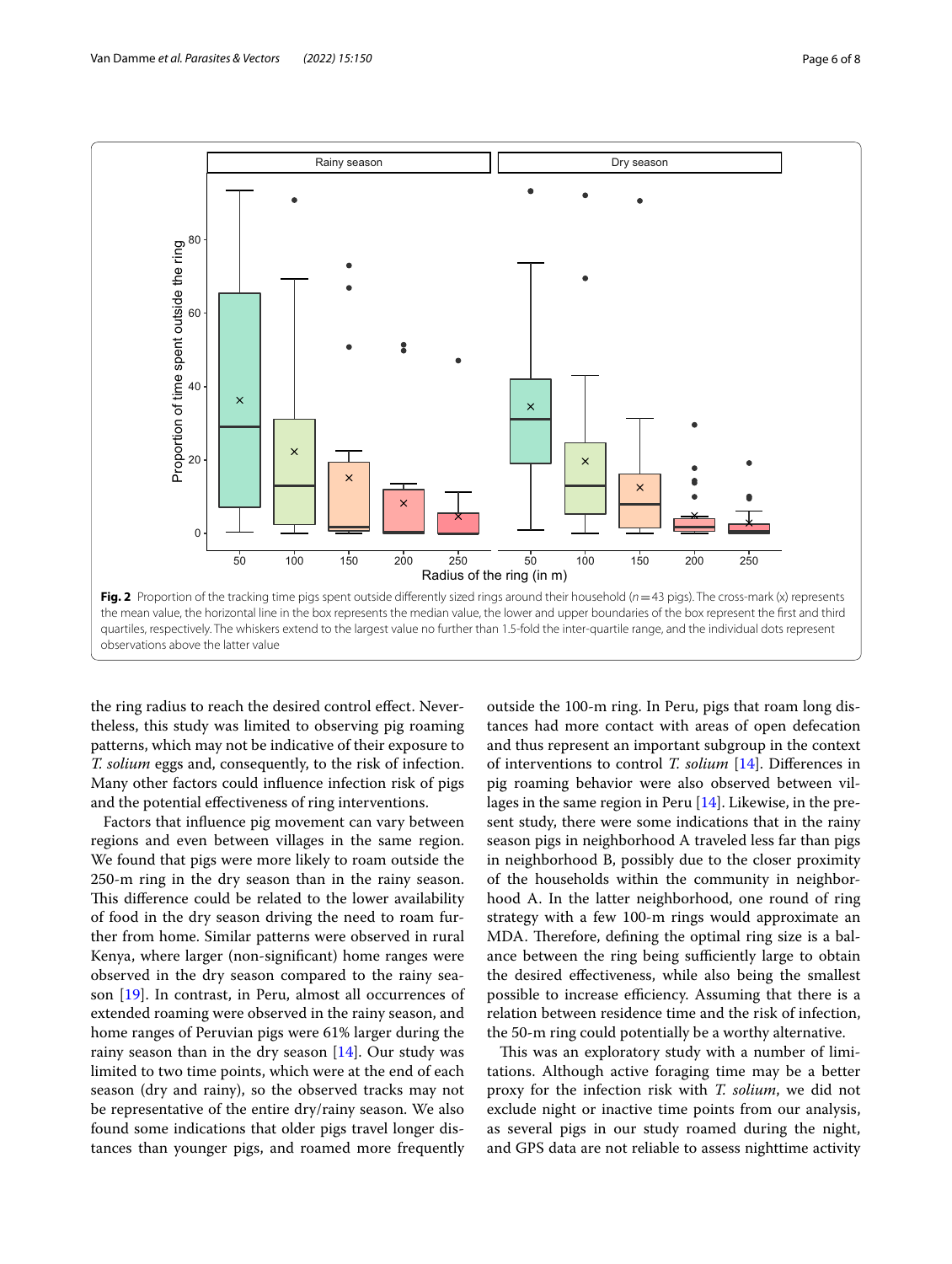[ $20$ ]. The use of collar-mounted activity sensors or visual observations may be useful to provide more insights into animal activity and behavior, including the assessment of pig exposure to human stool and the *T. solium* infection risk. The pigs in our sample could be weaker and smaller than the total pig population in Zambia as they were selected based on their size (according to the available harnesses) and convenience (opportunity to catch the pigs), potentially resulting in a sample of weaker, smaller pigs, and those who were at home at the time of enrollment (i.e. less likely to be roamers). Given the relatively short tracking time of certain pigs  $( $48$  h), we$ also cannot completely rule out the possibility that capture, harness or unforeseen events may have afected the pigs' normal behavior. Although the relatively small sample size and inclusion of only two neighborhoods, which were both part of an ongoing intervention trial, limits the strength of conclusions that can be drawn, this study is important in that it contributes to the necessary knowledge base that is needed for testing and tailoring ring interventions to this new setting.

# **Conclusions**

In our study sites in Zambia, the majority of pigs spent most of their time within a 50- or 100-m radius of their owner's home. Our data support the previously proposed 100-m ring interventions, although a 50-m radius may also be considered reasonable in future interventional trials. While studies to evaluate the strength and extent of clustering of human taeniosis and porcine cysticercosis could provide additional information [\[7](#page-7-3)], such an approach requires complete screening of entire villages for taeniosis, as well as the purchase and necropsy of all pigs, both of which are expensive endeavors. Resources might better be applied towards the completion of an intervention trial, as this is ultimately needed to determine whether ring interventions can achieve the right combination of effectiveness and efficacy in Zambia.

#### **Abbreviations**

GPS: Global positioning system; MDA: Mass drug administration.

## **Supplementary Information**

The online version contains supplementary material available at [https://doi.](https://doi.org/10.1186/s13071-022-05264-0) [org/10.1186/s13071-022-05264-0](https://doi.org/10.1186/s13071-022-05264-0).

<span id="page-6-3"></span>**Additional fle 1: Fig. S1.** Map of the study areas. **Fig. S2.** Pig with a GPS device in a waterproof case, secured to a harness for tracking. **Fig. S3.** Boxplots of (A) the proportion of time and (B) the number of visits outside diferent rings around the household. **Fig. S4.** Number of visits outside the 100-m and 250-m ring according to the hour of the day. **Table S1.** Model output for the proportion of time outside the 50-m ring. **Table S2.** Model output for the proportion of time outside the 100-m ring. **Table S3.** Model <span id="page-6-4"></span>output for going outside the 250-m ring. **Table S4.** Model output for the maximum distance from home.

**Additional fle 2.** GPS tracks and summary data on individual pigs.

#### **Acknowledgements**

We acknowledge all pig owners for their participation in the study.

#### **Author contributions**

SEO and SG conceptualized the study. IP, KEM, CT, FC, VV, PD, SEO and SG planned and carried out the study. IVD and IP performed the analyses and visualizations. All authors discussed the results and contributed to the fnal manuscript. All authors read and approved the fnal manuscript.

#### **Funding**

The study received fnancial support from the Institute of Tropical Medicine, Antwerp [\(https://www.itg.be](https://www.itg.be)) via the Flemish Department of Science, Economy and Innovation (EWI; <https://www.ewi-vlaanderen.be/>) and the Belgian Development Cooperation (DGD; [https://diplomatie.belgium.be/en/](https://diplomatie.belgium.be/en/dgd) [dgd\)](https://diplomatie.belgium.be/en/dgd) in the framework of the collaboration between the Institute of Tropical Medicine in Antwerp, Belgium, and the University of Pretoria, South Africa. The funders had no role in study design, data collection and analysis, decision to publish or preparation of the manuscript.

#### **Availability of data and materials**

The individual data points, tracks and summary statistics per pig are provided in Additional fle [2](#page-6-4): GPS tracks and summary data of individual pigs. Aggregated data can be accessed upon request via the Institute of Tropical Medicine data access committee.

#### **Declarations**

#### **Ethics approval and consent to participate**

The CYSTISTOP project was approved by institutional review boards and ethics committees at the University of Zambia (Lusaka, Zambia) and the University of Antwerp and the Institute of Tropical Medicine (both in Antwerp, Belgium), including the amendment of the pig tracking component (Ref. No. 004-09-15). Oral and written informed consent was obtained from all pig owners participating in the present study.

#### **Consent for publication**

Not applicable.

#### **Competing interests**

The authors declare that they have no competing interests.

#### **Author details**

<sup>1</sup> Laboratory of Foodborne Parasitic Zoonoses, Ghent University, Salisburylaan 133, 9820 Merelbeke, Belgium. <sup>2</sup> School of Public Health, Oregon Health & Science University-Portland State University, Portland, USA.<sup>3</sup> Department of Clinical Studies, School of Veterinary Medicine, University of Zambia, Lusaka, Zambia. 4 Department of Biomedical Sciences, Institute of Tropical Medicine, Antwerp, Belgium. <sup>5</sup> Center for Global Health-Tumbes, Universidad Peruana Cayetano Heredia, Lima, Peru.

## Received: 28 January 2022 Accepted: 30 March 2022 Published online: 27 April 2022

#### **References**

- <span id="page-6-0"></span>1. García HH, Gonzalez AE, Evans CAW, Gilman RH. *Taenia solium* cysticercosis. Lancet. 2003;362:547–56.
- <span id="page-6-1"></span>2. Mwape KE, Blocher J, Wiefek J, Schmidt K, Dorny P, Praet N, et al. Prevalence of neurocysticercosis in people with epilepsy in the Eastern Province of Zambia. PLoS Negl Trop Dis. 2015;9:e0003972.
- <span id="page-6-2"></span>3. de Coster T, Van Damme I, Baauw J, Gabriël S. Recent advancements in the control of *Taenia solium*: a systematic review. Food Waterborne Parasitol. 2018;13:e00030.